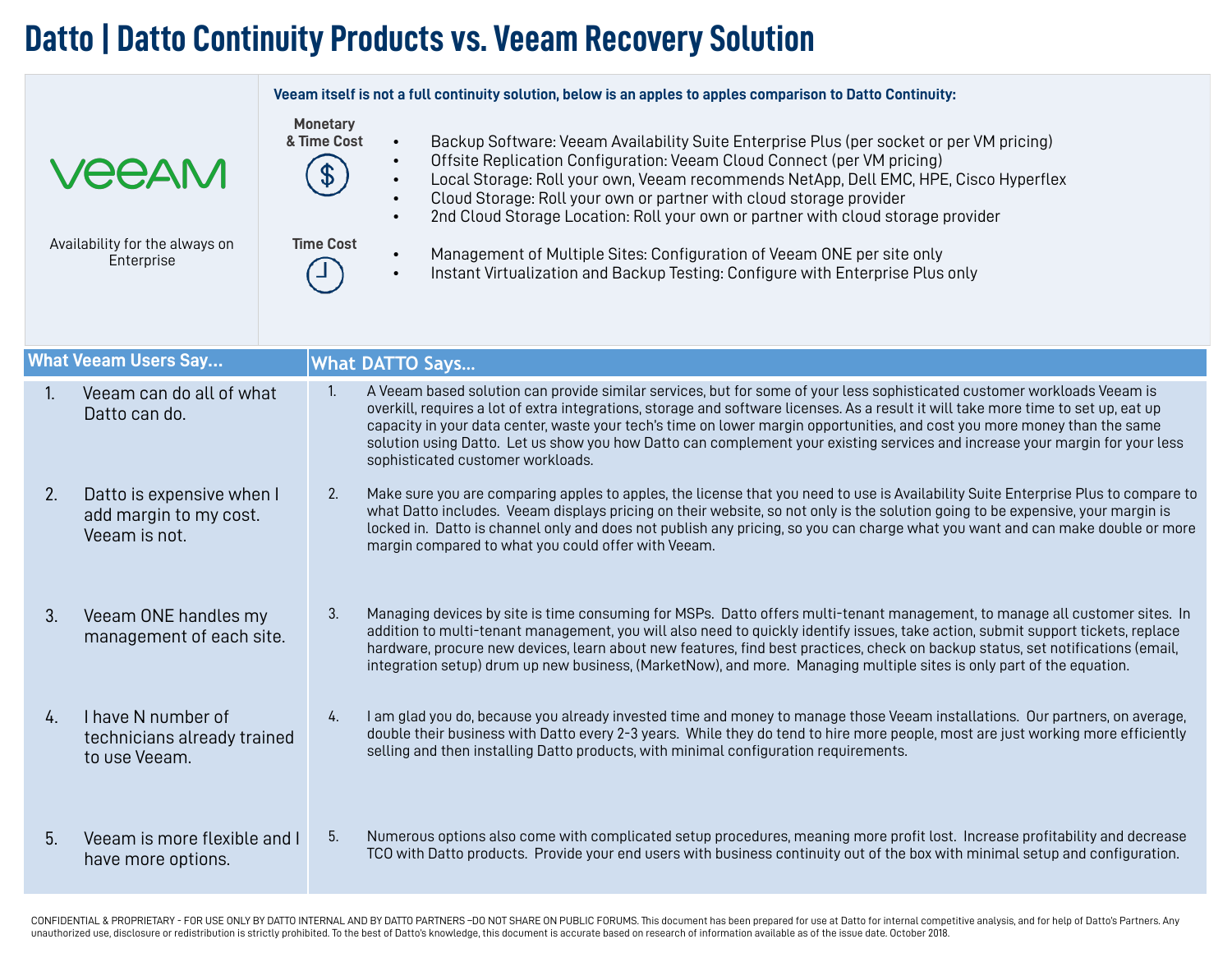## **Veeam Guiding Questions**

Start an open ended conversation with the following, while actively listening. Then pick from WHERE DATTO WINS and FEATURE COMPARISON for your talking points.

1. What do you like about your current solution?

2. What do you not like about your current solution?

| <b>Question</b>                                                                                                                                                                                                                                                                                                                                                                                                                                                                                                                                                                                      |                                                                                                                                                                                           | <b>Answers</b>                                   | <b>Where Datto Wins</b>                                                                                                                                                                                                                                                                                                                                                                                                                                                                                                                                                           |  |  |  |
|------------------------------------------------------------------------------------------------------------------------------------------------------------------------------------------------------------------------------------------------------------------------------------------------------------------------------------------------------------------------------------------------------------------------------------------------------------------------------------------------------------------------------------------------------------------------------------------------------|-------------------------------------------------------------------------------------------------------------------------------------------------------------------------------------------|--------------------------------------------------|-----------------------------------------------------------------------------------------------------------------------------------------------------------------------------------------------------------------------------------------------------------------------------------------------------------------------------------------------------------------------------------------------------------------------------------------------------------------------------------------------------------------------------------------------------------------------------------|--|--|--|
| 1.<br>2.                                                                                                                                                                                                                                                                                                                                                                                                                                                                                                                                                                                             | How is your vendor invested in your business and<br>helping you grow?<br>What are the costs you incur associated with<br>providing end users with a true business<br>continuity solution? | 2, 3<br>1, 4, 6, 7abc, 8                         | $\mathbf{1}$ .<br>Fully integrated hardware/software/cloud continuity solution at a price that<br>never changes based on offering<br>2.<br>Datto will never compete with you and will work with you to build your<br>businesswhen you grow, Datto grows - Channel Only<br>3.<br>Better Margins since there is no published pricing with Datto<br>One Portal to handle purchasing, management, sales enablement and<br>4.<br>knowledge transfer<br>Each backup scanned for Ransomware<br>5.<br>24/7/365 Direct to Tech Support<br>6.<br>7.<br>Proprietary Inverse Chain Technology |  |  |  |
| 3.                                                                                                                                                                                                                                                                                                                                                                                                                                                                                                                                                                                                   | How will you know if Ransomware has infected<br>VMs other than the end user letting you know?                                                                                             | 5, 9                                             | Virtualize every backup in 6 seconds<br>a.<br>No need for extra storage or configuration for virtualizations<br>b.<br>Backups are completely independent from one another<br>C.<br>8.<br>Innovating Recovery, Restore and Management with industry firsts.                                                                                                                                                                                                                                                                                                                        |  |  |  |
| 4.                                                                                                                                                                                                                                                                                                                                                                                                                                                                                                                                                                                                   | Tell me some instances where you were not able<br>to provide a solution to an end user.                                                                                                   | Depends on<br>what the<br>partner talks<br>about | Backup Windows, Linux and Mac<br>a.<br>No extra license requirements<br>b.<br>Automated and Advanced Backup Testing<br>C.<br>Compare changes with backups using Backup Insights<br>d.<br>Hybrid Virtualization allows you to have a cloud virtualization<br>е.<br>automatically configured as if it was local.<br>f.<br>Constantly expanding                                                                                                                                                                                                                                      |  |  |  |
| 5.                                                                                                                                                                                                                                                                                                                                                                                                                                                                                                                                                                                                   | How long do you/your technicians spend<br>configuring a new Veeam recovery solution?                                                                                                      | 1, 4, 6, 7abc, 9                                 | Use Datto used for backup archiving and restoration can prevent<br>9.<br>Ransomware.                                                                                                                                                                                                                                                                                                                                                                                                                                                                                              |  |  |  |
| 6.                                                                                                                                                                                                                                                                                                                                                                                                                                                                                                                                                                                                   | If your customers' data grows what do you have to<br>do to make sure they are paying for the overage?                                                                                     | 10                                               | Datto offers a predictable single cost for true business continuity.<br>10.                                                                                                                                                                                                                                                                                                                                                                                                                                                                                                       |  |  |  |
| Veeam sells direct as well as provides "service provider" pricing.<br>The SIRIS Imaged product ties nicely in line with what Veeam offers because Veeam is replication software.<br>$\bullet$<br><b>Take Note</b><br>Veeam tends to be used in a more enterprise end user.<br>$\bullet$<br>MSPs tend to default to free versions of Veeam for smaller customers, but it does not provide them true business continuity.<br><b>About Veeam:</b><br>Veeam uses Reverse Chain technology, it is fairly similar to Inverse Chain technology however data over time is inefficiently stored.<br>$\bullet$ |                                                                                                                                                                                           |                                                  |                                                                                                                                                                                                                                                                                                                                                                                                                                                                                                                                                                                   |  |  |  |

- If someone has Microsoft or VMware certification they can get a Veeam Availability Suite Enterprise Plus NFR.
- "Read Amplification" with Reverse Chain: I/O rates decrease to read information on Veeam virtualizations. 3 reads for 1 write operation.

CONFIDENTIAL & PROPRIETARY - FOR USE ONLY BY DATTO INTERNAL AND BY DATTO PARTNERS -DO NOT SHARE ON PUBLIC FORUMS. This document has been prepared for use at Datto for internal competitive analysis, and for help of Datto's unauthorized use, disclosure or redistribution is strictly prohibited. To the best of Datto's knowledge, this document is accurate based on research of information available as of the issue date. October 2018.